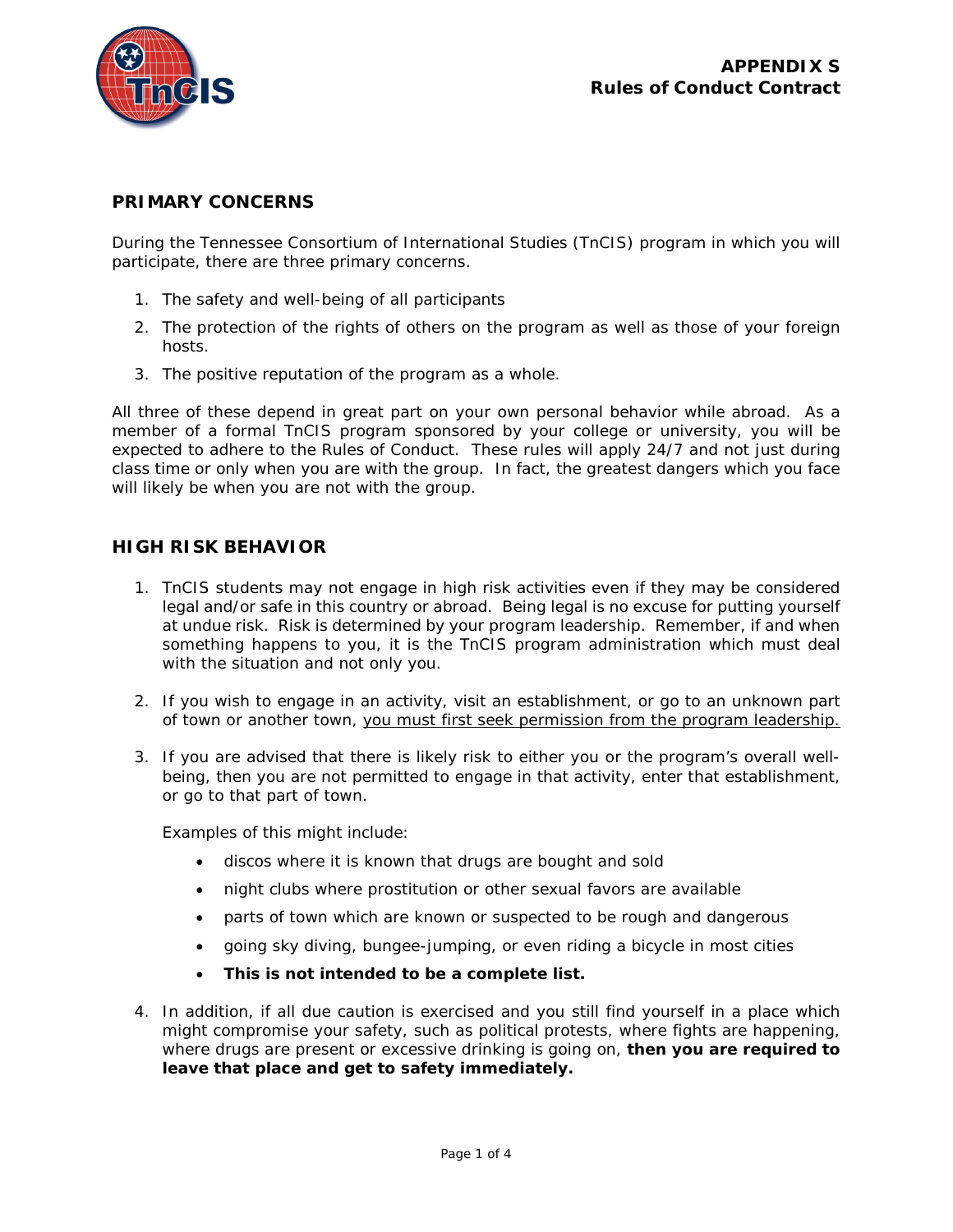5. In other countries, safety standards may be inadequate, police protection insufficient or even corrupt, and in some establishments you may be cheated, exploited and even physically harmed with little or no recourse. For these and many other reasons you are required to check with the program leadership before venturing out. **Failure to do so may result in disciplinary action or even expulsion from the program**.

## **OTHER CONDUCT ISSUES**

- 1. **Alcoholic Beverages:** The possession or consumption of alcoholic beverages is not permitted in any TnCIS facility or on TnCIS excursions. TnCIS facilities include classrooms and offices, residences including hotels, dorms, family residences, and busses or other means of transportation.
- 2. **Excessive Drinking:** If you are found to be drinking excessively, you will be warned to limit your consumption of alcoholic beverages and if it continues your right to consume alcoholic beverages may be revoked. A formal incident report will be completed with consequences and disciplinary actions to be determined.
- 3. **Conduct Dangerous to Self or Others:** Any conduct, or attempted conduct, which constitutes a danger to any person's health, safety, or personal well-being will not be tolerated and will be handled as a disciplinary offense. This includes, but is not limited to, physical and/or verbal abuse; threats and/or intimidation; and harm inflicted on self.
- 4. **Respectable Behavior:** You are expected to conduct yourself in a respectable manner, taking into consideration the well-being of the entire group and those around you. Disrespectful behavior which reflects negatively on the group is unacceptable and will not be tolerated. Your home institution's Student Conduct Rules and Regulations also apply.
- 5. **TnCIS Directives:** You are expected to comply with directives given by your program leadership. Failure to comply with the directions of TnCIS officials (including Program Directors and faculty) will be considered a disciplinary offense.
- 6. **Local Laws:** You must be aware that you are subject to the laws of the host country. TnCIS cannot provide legal representation in the event of arrest or other legal action in the host country. TnCIS reserves the right to expel from the program any individual who is charged with or convicted of a crime while abroad.
- 7. **Attendance:** You must attend and be punctual at all classes and program sponsored excursions. Absences due to illness or other emergencies must be documented and approved by the program leadership.
- 8. **Accommodations:** You are expected to reside in your program accommodations throughout the program.
- 9. **Natural Disaster or Terrorist Attack:** If there is a natural disaster or attack of any kind such as a bomb explosion anywhere in your host country, you must immediately contact your program leadership communicating your well-being and location.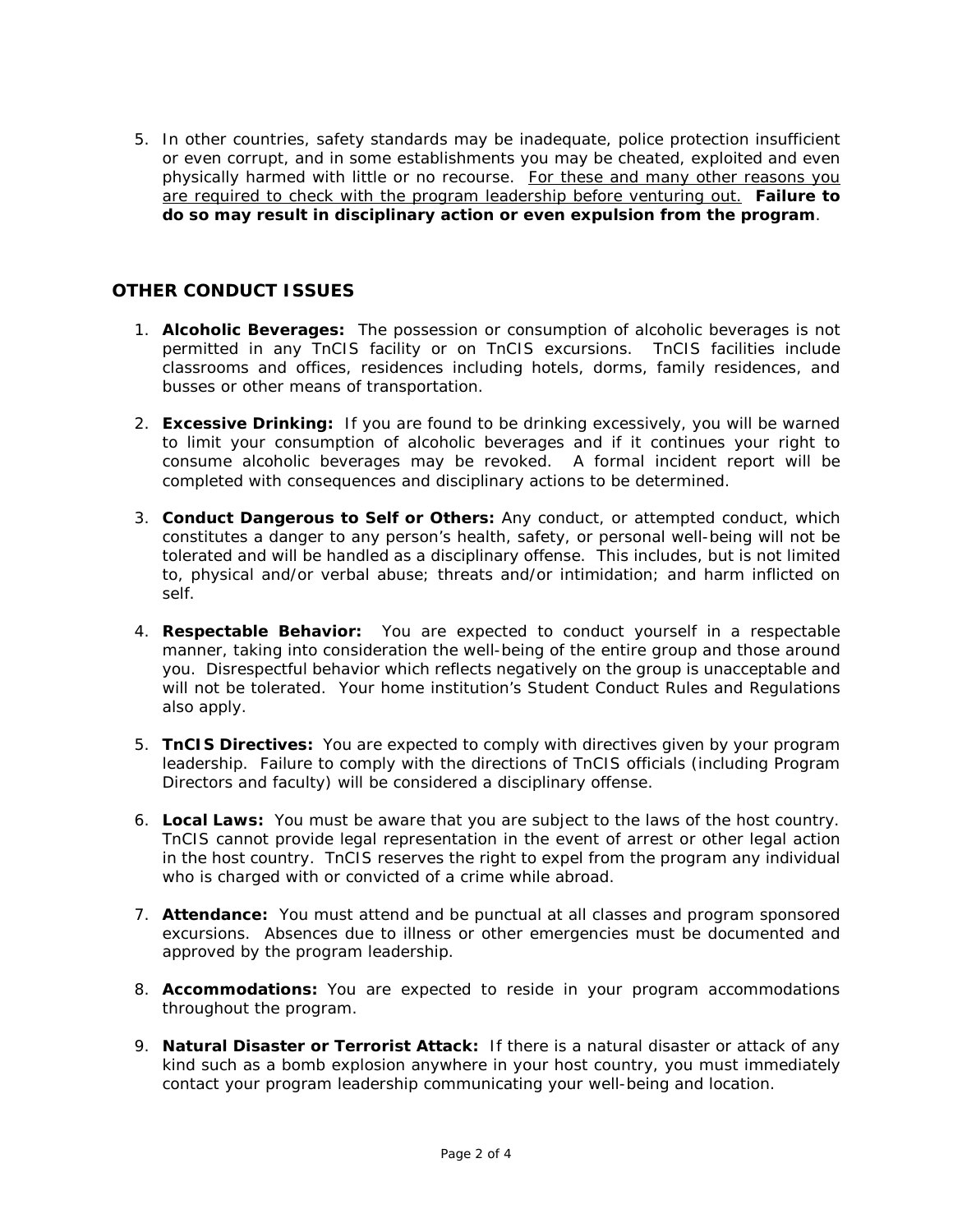- 10. **Cheating:** Cheating, plagiarism, or doing graded work for another student are all unacceptable.
- 11. **Drugs:** The use of any controlled substance is strictly prohibited and will result in disciplinary action.
- 12.**Weapons:** The possession, whether open or concealed, of any deadly weapon is strictly prohibited. This includes knives except for a simple utility pocket knife.
- 13. **Sexual Misconduct:** Sexual misconduct is prohibited. Sexual misconduct is defined as any interaction where there is an absence of full consent by one party involved. Sexual activity is prohibited in all TnCIS program facilities. TnCIS facilities include classrooms and offices, residences including hotels, dorms, family residences, and busses or other means of transportation.
- 14. **Harassment:** Harassment in any form is prohibited. Harassment is defined as intimidation, inappropriate comments or suggestions, or coercion. Behavior involving harassment must be reported to the program leadership immediately.
- 15.**TnCIS I.D. Card:** Students must carry the TnCIS I.D. Card at all times.
- 16.**Traveling:** All students are expected to travel with the program group at all times including flights to and from the program country. Approval for independent travel arrangements or deviations from group travel arrangements can be requested after a student is accepted in to a TnCIS program. All requests must be approved by the, TnCIS Executive Director and the student's home institution prior to implementation.

When traveling separate from the program (in country), students must request permission from the Program Director. Program Leadership should be informed of where they plan to go and when they will return. In addition, students should tell at least one other person where they plan to go if leaving the program residence. Going out or traveling alone is strongly discouraged.

- 17. **Curfew:** A curfew may be imposed in your program. If so, you must strictly abide by that curfew.
- 18. **Visitors:** Individuals not affiliated with your program may not enter program facilities without the permission of TnCIS leadership or facility management.